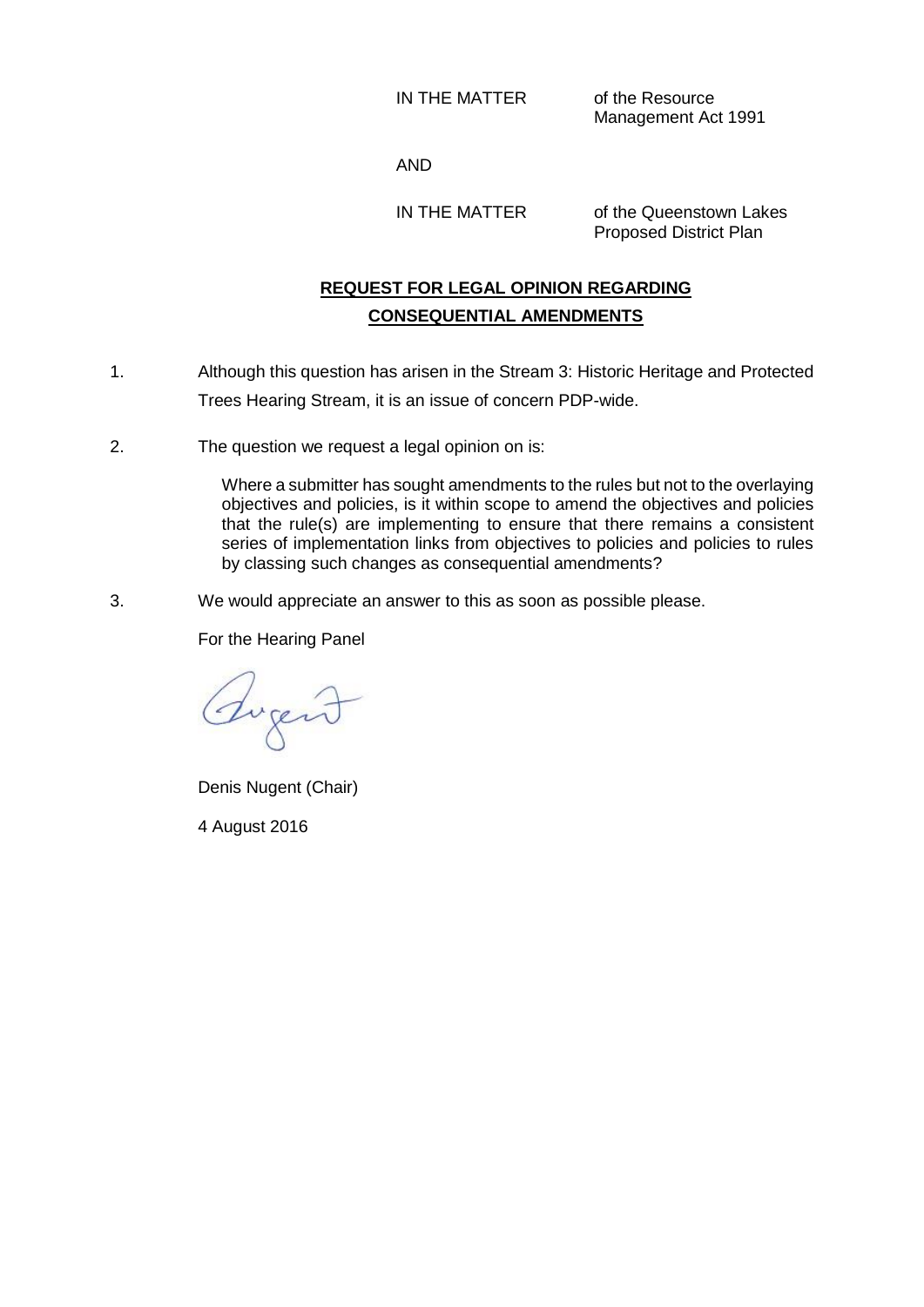## **Memorandum**

| Subject: | Request for legal opinion regarding consequential amendments |
|----------|--------------------------------------------------------------|
| Date:    | 9 August 2016                                                |
| From:    | Meredith Connell                                             |
| To:      | Queenstown Lakes District Council - Hearing Panel            |

1 We refer to the Hearing Panel's request for legal advice of 4 August 2016 as to whether:

Where a submitter has sought amendments to the rules but not to the overlaying objectives and policies, it is within scope to amend the objectives and policies that the rule(s) are implementing to ensure that there remains a consistent series of implementation links from objectives to policies and policies to rules by classing such changes as consequential amendments?

- 2 In our view, the Panel is not prevented from amending the overlaying objectives and policies where a submitter has only sought amendments to the relevant rule(s) as long as any such amendments do not go beyond what is fairly and reasonably raised in the submission.
- 3 The Courts have considered this matter in past cases where local authorities have proposed amendments in response to submissions, but which are not included in the specific relief sought. The Courts have taken a liberal approach to these situations, finding that a legalistic view whereby local authorities (the Panel in this case) can only accept or reject the specific relief sought in submissions is unrealistic.
- 4 This is on the basis that decision-makers generally need to reconcile multiple conflicting submissions and submissions are often prepared without professional assistance, so a submitter may not understand the planning framework and the requirement for implementation links from objectives to policies and policies to rules.
- 5 Accordingly, the Panel should ask itself whether any amendment it proposes, in order to ensure a consistent series of implementation links, goes beyond what is fairly and reasonably raised in the submission.
- 6 This will be a question of degree, to be judged by the terms of the proposed change (ie is it a significant change, perhaps to the structure of the Proposed Plan or in respect of a Plan-wide matter? Or is it simply a minor change?) and the content of the relevant submission. As an example, an amendment to a rule might be the specific relief sought, but the grounds for the submission might outline what the submission seeks to achieve, which the Panel could find to encompass a change to the relevant objectives and policies.